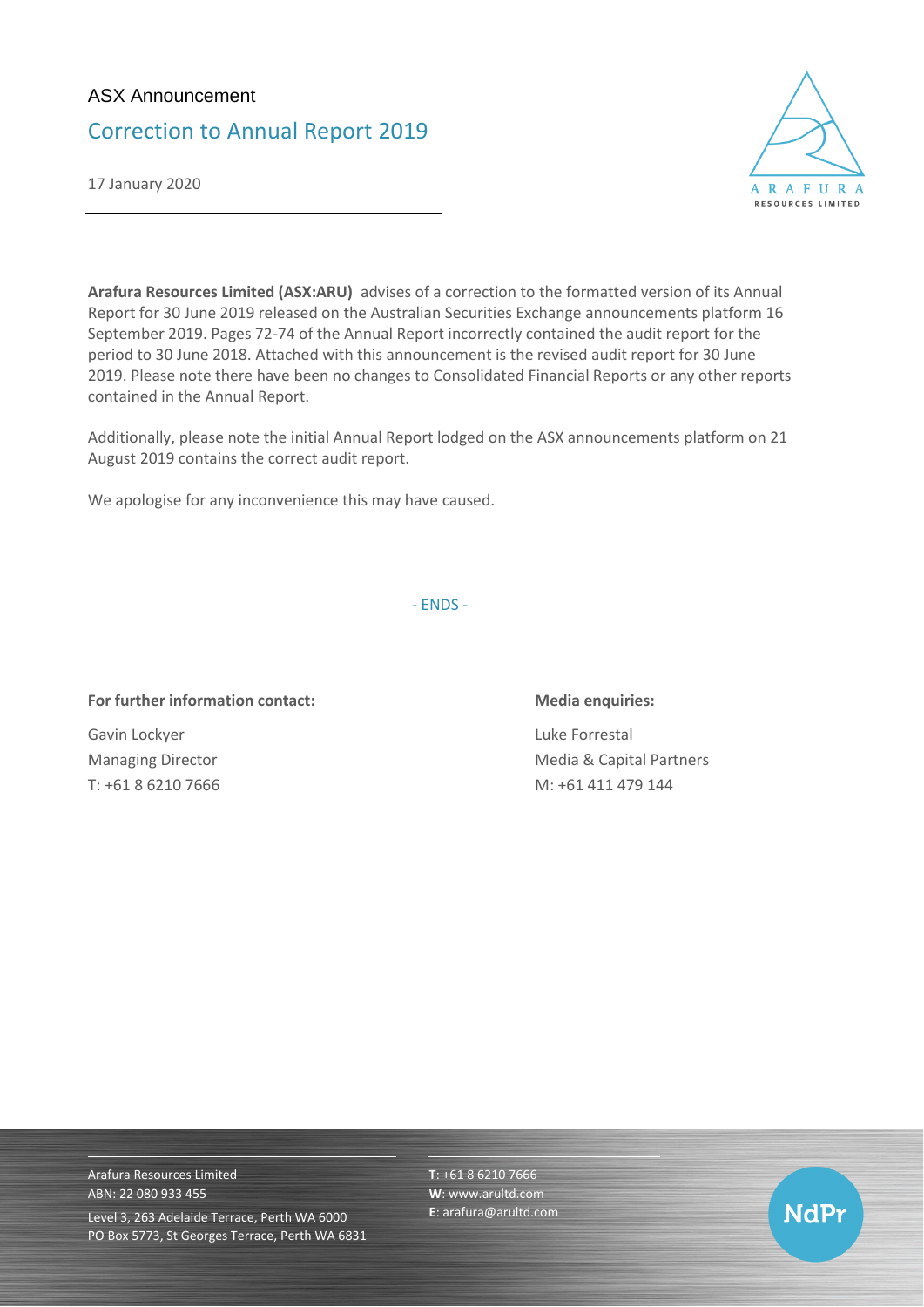

Tel: +8 6382 4600 Fax: +8 6382 4601 www.bdo.com.au

38 Station Street Subiaco, WA 6008 PO Box 700 West Perth WA 6872 Australia

#### **To the members of Arafura Resources Limited**

#### REPORT ON THE AUDIT OF THE FINANCIAL REPORT

#### **Opinion**

We have audited the financial report of Arafura Resources Limited (the Company) and its subsidiaries (the Group), which comprises the consolidated statement of financial position as at 30 June 2019, the consolidated statement of profit or loss and other comprehensive income, the consolidated statement of changes in equity and the consolidated statement of cash flows for the year then ended, and notes to the financial report, including a summary of significant accounting policies and the directors' declaration.

In our opinion the accompanying financial report of the Group, is in accordance with the Corporations Act 2001, including:

- (i) Giving a true and fair view of the Group's financial position as at 30 June 2019 and of its financial performance for the year ended on that date; and
- (ii) Complying with Australian Accounting Standards and the Corporations Regulations 2001.

#### Basis for opinion

We conducted our audit in accordance with Australian Auditing Standards. Our responsibilities under those standards are further described in the Auditor's responsibilities for the audit of the Financial Report section of our report. We are independent of the Group in accordance with the Corporations Act 2001 and the ethical requirements of the Accounting Professional and Ethical Standards Board's APES 110 Code of Ethics for Professional Accountants (the Code) that are relevant to our audit of the financial report in Australia. We have also fulfilled our other ethical responsibilities in accordance with the Code.

We confirm that the independence declaration required by the Corporations Act 2001, which has been given to the directors of the Company, would be in the same terms if given to the directors as at the time of this auditor's report.

We believe that the audit evidence we have obtained is sufficient and appropriate to provide a basis for our opinion.

#### Key audit matters

Key audit matters are those matters that, in our professional judgement, were of most significance in our audit of the financial report of the current period. These matters were addressed in the context of our audit of the financial report as a whole, and in forming our opinion thereon, and we do not provide a separate opinion on these matters.

BDO Audit (WA) Pty Ltd ABN 79 112 284 787 is a member of a national association of independent entities which are all members of BDO Australia Ltd ABN 77 050 110 275, an Australian company limited by quarantee. BDO Audit (WA) Pty Ltd and BDO Australia Ltd are members of BDO International Ltd, a UK company limited by guarantee, and form part of the international BDO network of independent member firms. Liability limited by a scheme approved under Professional Standards Legislation.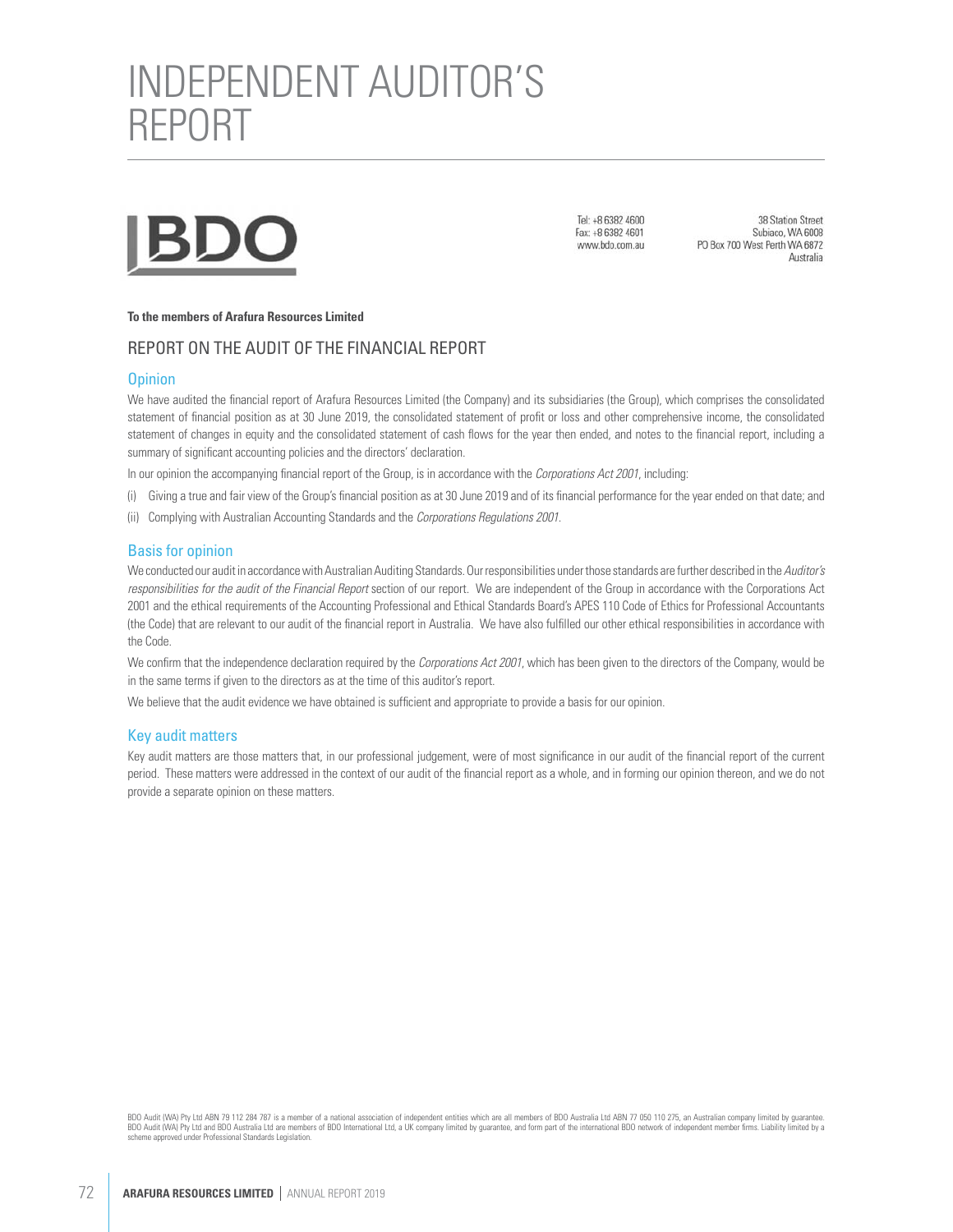Tel: +8 6382 4600 Fax: +8 6382 4601 www.bdo.com.au

38 Station Street Subiaco, WA 6008 PO Box 700 West Perth WA 6872 Australia

### ACCOUNTING FOR EXPLORATION AND EVALUATION ASSETS

#### **Key audit matter How the matter was addressed in our audit**<br>How the matter was addressed in our audit

At 30 June 2019, we note that the carrying value of the Deferred Exploration and Evaluation Asset is significant to the financial statements, as disclosed in note 10.

As the carrying value of the Deferred Exploration and Evaluation Asset represents a significant asset of the Group, we considered it necessary to assess whether any facts or circumstances exist to suggest that the carrying amount of this asset may exceed its recoverable amount.

Judgement is applied in determining the treatment of exploration expenditure in accordance with Australian Accounting Standard AASB 6 Exploration for and Evaluation of Mineral Resources. In particular:

- Whether the conditions for capitalisation are satisfied;
- Which elements of exploration and evaluation expenditures qualify for recognition; and
- Whether facts and circumstances indicate that the exploration and evaluation assets should be tested for impairment.

Our procedures included, but were not limited to:

- Obtaining a schedule of the areas of interest held by the Group and assessing whether the rights to tenure of those areas of interest remained current at balance date;
- Considering the status of the ongoing exploration programmes in the respective areas of interest by holding discussions with management, and reviewing the Group's exploration budgets, ASX announcements and directors' minutes;
- Considering whether any such areas of interest had reached a stage where a reasonable assessment of economically recoverable reserves existed;
- Verifying, on a sample basis, exploration and evaluation expenditure capitalised during the year for compliance with the recognition and measurement criteria of AASB 6;
- Considering whether any facts of circumstances existed to suggest impairment testing was required; and
- Assessing the adequacy of the related disclosures in Note 10 of the Financial Report.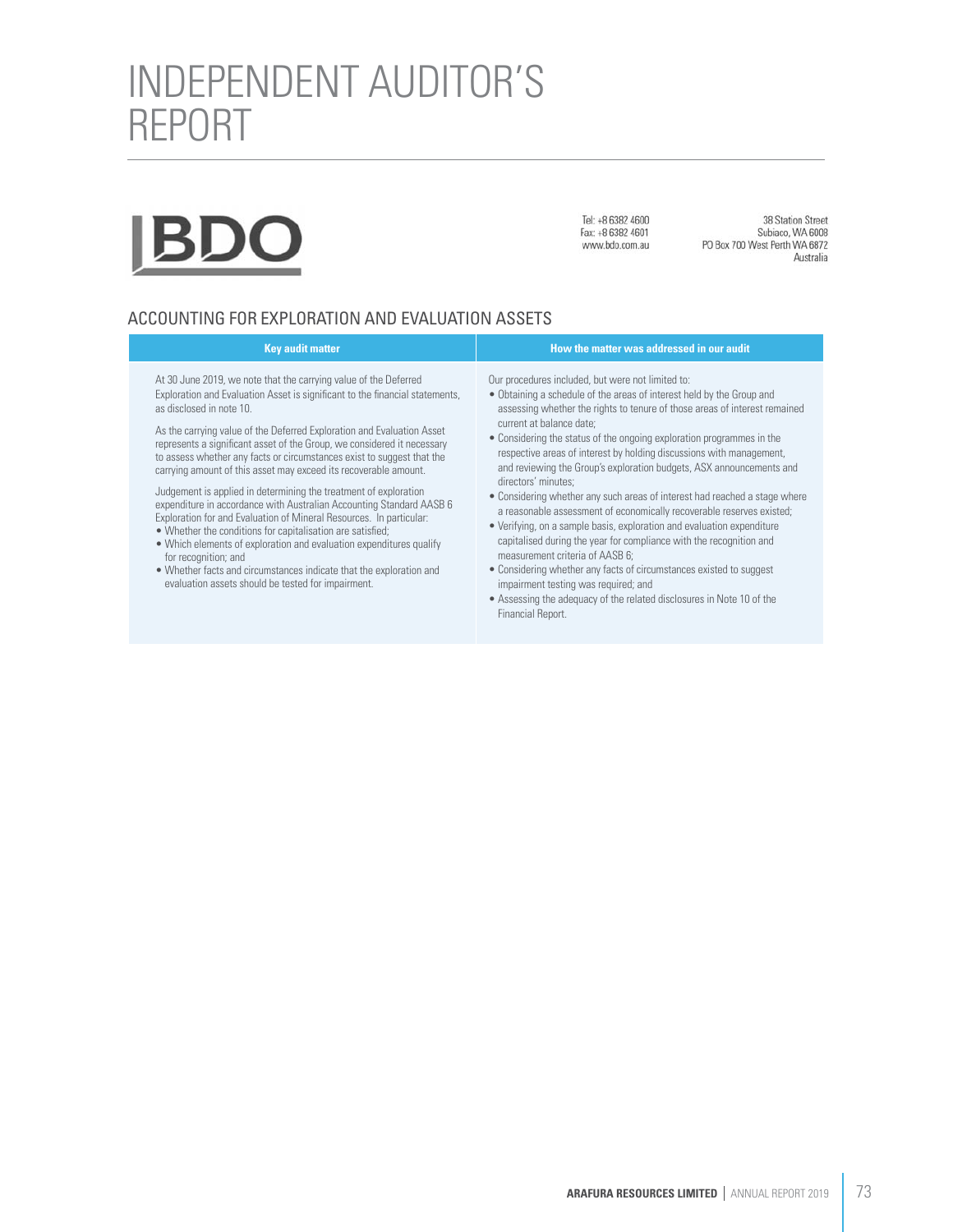

Tel: +8 6382 4600 Fax: +8 6382 4601 www.bdo.com.au

38 Station Street Subiaco, WA 6008 PO Box 700 West Perth WA 6872 Australia

#### Other information

The directors are responsible for the other information. The other information comprises the information in the Group's annual report for the year ended 30 June 2019, but does not include the financial report and the auditor's report thereon.

Our opinion on the financial report does not cover the other information and we do not express any form of assurance conclusion thereon.

In connection with our audit of the financial report, our responsibility is to read the other information and, in doing so, consider whether the other information is materially inconsistent with the financial report or our knowledge obtained in the audit or otherwise appears to be materially misstated.

If, based on the work we have performed, we conclude that there is a material misstatement of this other information, we are required to report that fact. We have nothing to report in this regard.

#### Responsibilities of the directors for the Financial Report

The directors of the Company are responsible for the preparation of the financial report that gives a true and fair view in accordance with Australian Accounting Standards and the Corporations Act 2001 and for such internal control as the directors determine is necessary to enable the preparation of the financial report that gives a true and fair view and is free from material misstatement, whether due to fraud or error.

In preparing the financial report, the directors are responsible for assessing the ability of the group to continue as a going concern, disclosing, as applicable, matters related to going concern and using the going concern basis of accounting unless the directors either intend to liquidate the Group or to cease operations, or has no realistic alternative but to do so.

#### Auditor's responsibilities for the audit of the Financial Report

Our objectives are to obtain reasonable assurance about whether the financial report as a whole is free from material misstatement, whether due to fraud or error, and to issue an auditor's report that includes our opinion. Reasonable assurance is a high level of assurance, but is not a guarantee that an audit conducted in accordance with the Australian Auditing Standards will always detect a material misstatement when it exists. Misstatements can arise from fraud or error and are considered material if, individually or in the aggregate, they could reasonably be expected to influence the economic decisions of users taken on the basis of this financial report.

A further description of our responsibilities for the audit of the financial report is located at the Auditing and Assurance Standards Board website (http:// www.auasb.gov.au/Home.aspx) at:

#### **http://www.auasb.gov.au/auditors\_responsibilities/ar1.pdf**

This description forms part of our auditor's report.